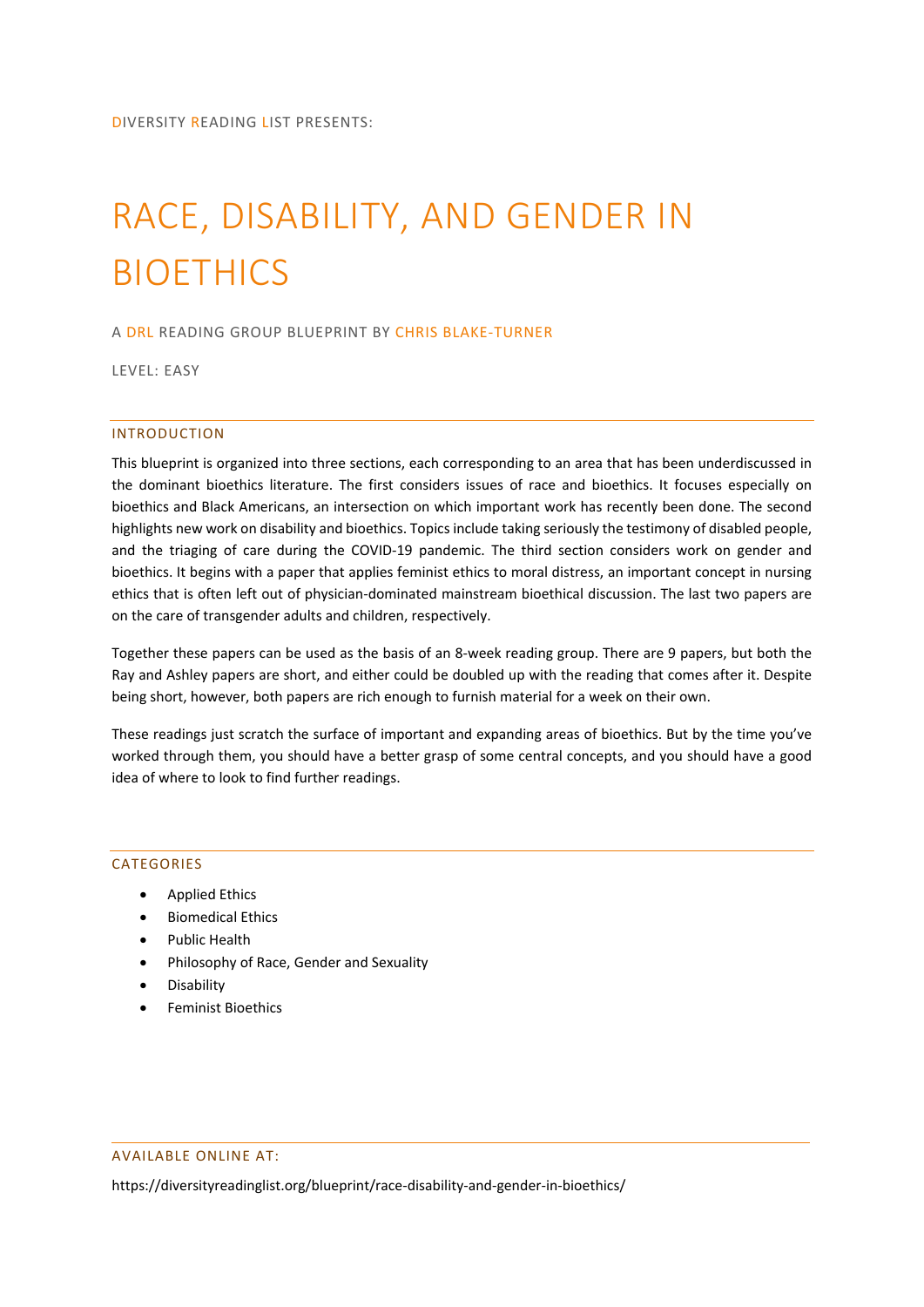## 1. RACE AND BIOETHICS

## RAY, KEISHA. *IT'S TIME FOR A BLACK BIOETHICS*

2021, *The American Journal of Bioethics*. 21(2): 38–40. **Difficulty:** Easy

#### ABSTRACT:

There are some long-standing social issues that imperil Black Americans' relationship with health and healthcare. These issues include racial disparities in health outcomes (Barr 2014), provider bias and racism lessening their access to quality care (Sabin et al. 2009), disproportionate police killings (DeGue, Fowler, and Calkins 2016), and white supremacy and racism which encourage poor health (Williams and Mohammed 2013). Bioethics, comprised of humanities, legal, science, and medical scholars committed to ethical reasoning is prima facie well suited to address these problems and influence solutions in the form of policy and education. Bioethics, however, so far has shown only a minimal commitment to Black racial justice.

### COMMENT:

In this short, seminal piece, Keisha Ray argues that bioethics needs to address issues of health and well-being of Black individuals. She applies Beauchamp and Childress's famous four principles of bioethics to a particular issue: the disproportionate maternal mortality rate of Black women in the United States. Ray argues bioethics must incorporate the lens of Black bioethics, if the discipline is to remain relevant.

- 1. Ray writes: "Bioethics, however, so far has shown only a minimal commitment to Black racial justice" (p. 38). Why do you think that is?
- 2. How does the lens of Black bioethics help us explain Black women's higher maternal mortality rates in the United States?
- 3. Ray deploys the principles of autonomy, beneficence and non-maleficence, and justice in a Black bioethics framework. But she is also explicit that "There are… other ways of doing bioethics" (p. 38). How might Black bioethics help us, if at all, understand other ways of approaching bioethical issues?
- 4. Ray raises the possibility of medical reparations for Black patients. What kind of reparations, if any, might be appropriate and why? Do you think they should be implemented?
- 5. Ray's discussion focuses on a particular case: Black women in the United States. To what extent does her argument about Black bioethics generalize to other contexts?
- 6. What, if anything, can we learn from Ray's paper about bioethics and non-Black marginalized groups?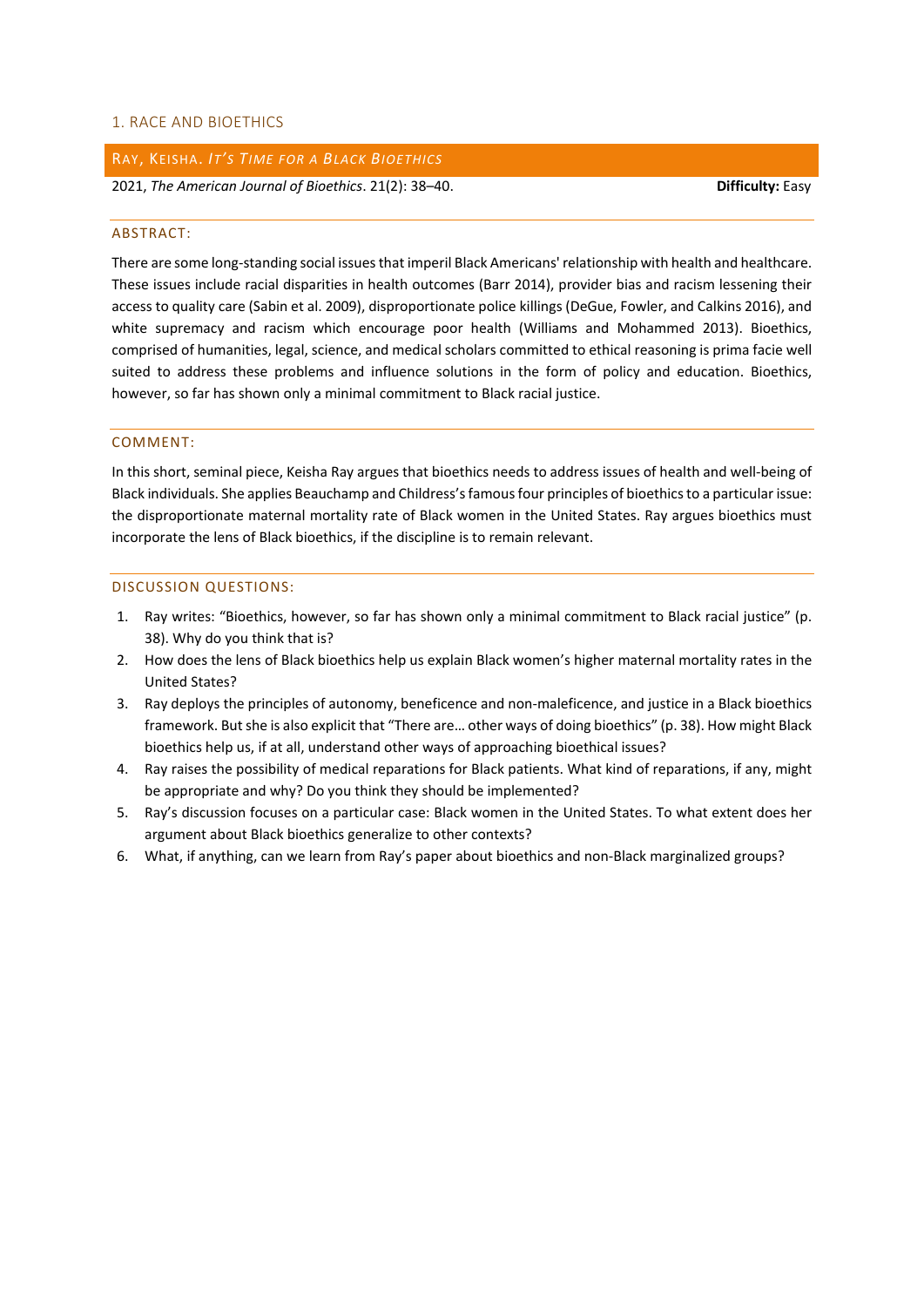2019, *The American Journal of Bioethics*. 19(2): 8–19. **Difficulty:** Easy

#### ABSTRACT:

Intersectionality has become a significant intellectual approach for those thinking about the ways that race, gender, and other social identities converge in order to create unique forms of oppression. Although the initial work on intersectionality addressed the unique position of black women relative to both black men and white women, the concept has since been expanded to address a range of social identities. Here we consider how to apply some of the theoretical tools provided by intersectionality to the clinical context. We begin with a brief discussion of intersectionality and how it might be useful in a clinical context. We then discuss two clinical scenarios that highlight how we think considering intersectionality could lead to more successful patient– clinician interactions. Finally, we extrapolate general strategies for applying intersectionality to the clinical context before considering objections and replies.

## COMMENT:

Wilson et al. argue that intersectionality is an important concept in clinical practice. They clarify the concept and distinguish their call for intersectionality from nearby claims. For instance, they argue that intersectionality goes beyond mere cultural competence that healthcare providers are already trained in, at least to some degree. Their paper is anchored around two fictionalized case studies, which they use to make vivid and explain their central claims. They end by responding to objections, including the very idea of intersectionality itself.

- 1. How do you understand intersectionality? How, if at all, does that differ from Wilson et al.'s understanding?
- 2. What are we supposed to learn about intersectionality in clinical medicine from the two cases, i.e. History of Trauma and Chronic Pain? What are the similarities and differences between the two cases when it comes to applying intersectionality in clinical contexts?
- 3. Why do Wilson et al. say that "an intersectional framework to clinical practice does not call for simple concordance of physician-patient race and gender" (p. 12)?
- 4. Wilson et al. argue that "clinicians can be as knowledgeable about the impact of social policies on their patients as they are about [medical issues]" (p. 14). Is it feasible to expect physicians and other healthcare providers to be knowledge about socio-historical contexts and structures, in addition to having medical expertise?
- 5. Which of the three objections that Wilson et al. consider do you find most compelling? Do they address it adequately?
- 6. How might you put Wilson et al.'s paper in conversation with Ray's? Are Black bioethics and intersectionality in clinical medicine compatible? If so, how? If not, under which circumstances is each approach to be preferred?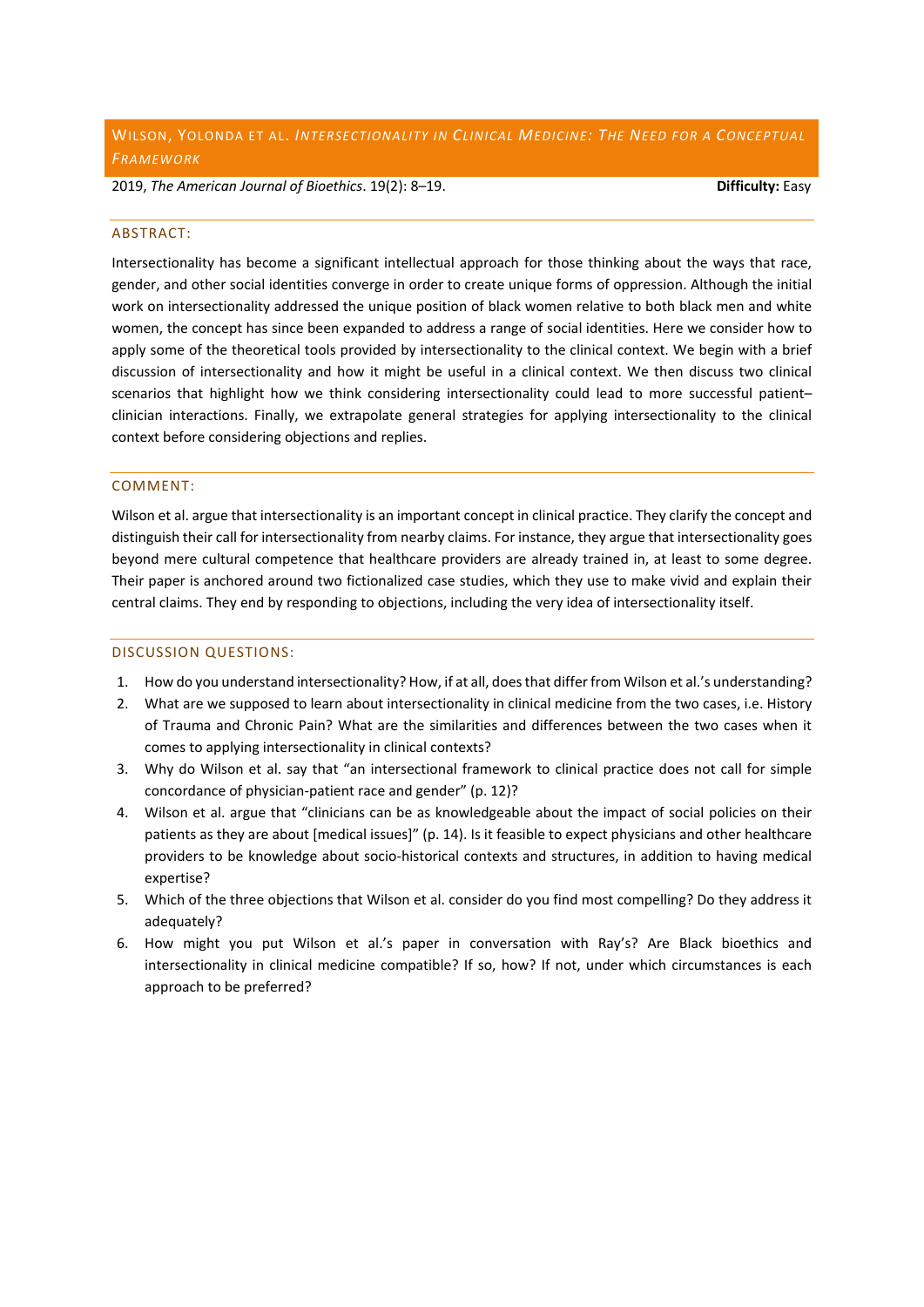2021, *The American Journal of Bioethics*. 21(2): 19–27. **Difficulty:** Easy-Intermediate

#### ABSTRACT:

The genome between socially constructed racial groups is 99.5%-99.9% identical; the 0.1%-0.5% variation between any two unrelated individuals is greatest between individuals in the same racial group; and there are no identifiable racial genomic clusters. Nevertheless, race continues to be used as a biological reality in health disparities research, medical guidelines, and standards of care reinforcing the notion that racial and ethnic minorities are inferior, while ignoring the health problems of Whites. This article discusses how the continued misuse of race in medicine and the identification of Whites as the control group, which reinforces this racial hierarchy, are examples of racism in medicine that harm all us. To address this problem, race should only be used as a factor in medicine when explicitly connected to racism or to fulfill diversity and inclusion efforts.

## COMMENT:

Yearby argues that appeals to racial categories—social, but especially biological—in medicine harm people from all races, including those from dominant racial groups, like Whites. Yearby first gives evidence for the claim that there is no biological reality to race. She then argues that the continued use of racial categorization in medicine for instance, as a basis for different standards of care—leads to worse outcomes for all. For example, because Whites are often the de facto standard group in healthcare, their worse health outcomes are sometimes overlooked. Yearby ends by making suggestions for improving the categorization of people in healthcare.

- 1. How does Yearby distinguish between biological and social race?
- 2. How does Yearby argue that using racial categories in medicine leads to racial health disparities?
- 3. Do you agree with Yearby that "the root cause of poor health outcomes for all groups… is racism" (p. 21)?
- 4. How, if at all, does Yearby's discussion of morality in childbirth affect your understanding of Ray's argument?
- 5. What does Yearby mean by "the corruption of knowledge production" (pp. 22–23)? How does she argue that racism plays a role in this process?
- 6. Yearby argues that race-based medicine with respect to breast cancer "not only reifies the racist belief that Whites are superior, but also prevents women of all races from equal to treatment" (p. 24). Is her argument a good one? How might it extend beyond breast cancer?
- 7. Like the other authors in this section, Yearby focuses on the medical system in the U.S. To what extent do Yearby's arguments apply to other medical systems, for instance those with state-provided medical access as in the U.K.?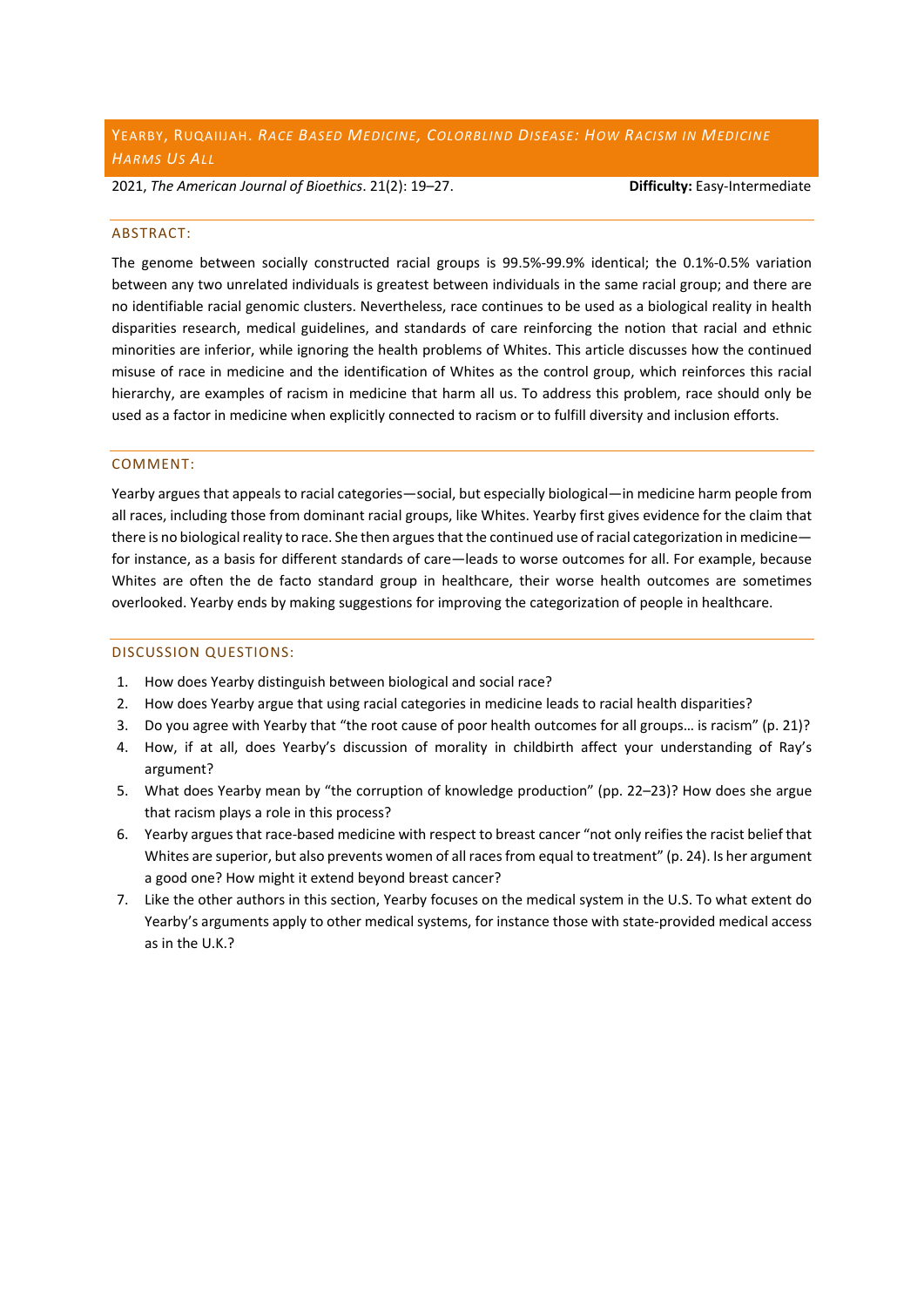## 2. DISABILITY AND BIOETHICS

## TAYLOR, SUNAURA. *BEASTS OF BURDEN: ANIMAL AND DISABILITY LIBERATION*

#### 2017, The New Press. **Difficulty:** Easy

**Fragment:** "On Ableism and Animals", excerpt published by *The New Inquiry*.

## ABSTRACT:

How much of what we understand of ourselves as "human" depends on our physical and mental abilities—how we move (or cannot move) in and interact with the world? And how much of our definition of "human" depends on its difference from "animal"?

Drawing on her own experiences as a disabled person, a disability activist, and an animal advocate, author Sunaura Taylor persuades us to think deeply, and sometimes uncomfortably, about what divides the human from the animal, the disabled from the nondisabled—and what it might mean to break down those divisions, to claim the animal and the vulnerable in ourselves, in a process she calls "cripping animal ethics."

Beasts of Burden suggests that issues of disability and animal justice—which have heretofore primarily been presented in opposition—are in fact deeply entangled. Fusing philosophy, memoir, science, and the radical truths these disciplines can bring—whether about factory farming, disability oppression, or our assumptions of human superiority over animals—Taylor draws attention to new worlds of experience and empathy that can open up important avenues of solidarity across species and ability. Beasts of Burden is a wonderfully engaging and elegantly written work, both philosophical and personal, by a brilliant new voice.

#### COMMENT:

In this excerpt from her book, *Beasts of Burden*, Taylor resists the way that animals and intellectual disabled people are often framed in terms of one another. She argues that this does a disservice to both groups. Animals are not voiceless, as they are often constructed. And their comparison to disabled people in the (in)famous argument from marginal cases should not be accepted. Perhaps most importantly, the argument opens for discussion the worth of disabled people's lives. But this is not something that should be open for discussion, especially given the marginalization of disabled people.

- 1. How does Taylor cast doubt on the idea of animal advocacy as giving "voice to the voiceless"? Do you agree with her?
- 2. What is the argument from marginal cases?
- 3. Why, according to Taylor, is there a "danger" in the argument from marginal cases?
- 4. How does Taylor argue for the conclusion that to "compare animals to intellectually disabled people… harms both populations"?
- 5. What does Taylor mean when, in the final paragraph, she claims that "We need to crip animal ethics"? Do you agree?
- 6. How might Taylor's article have implications for bioethical issues beyond animal ethics?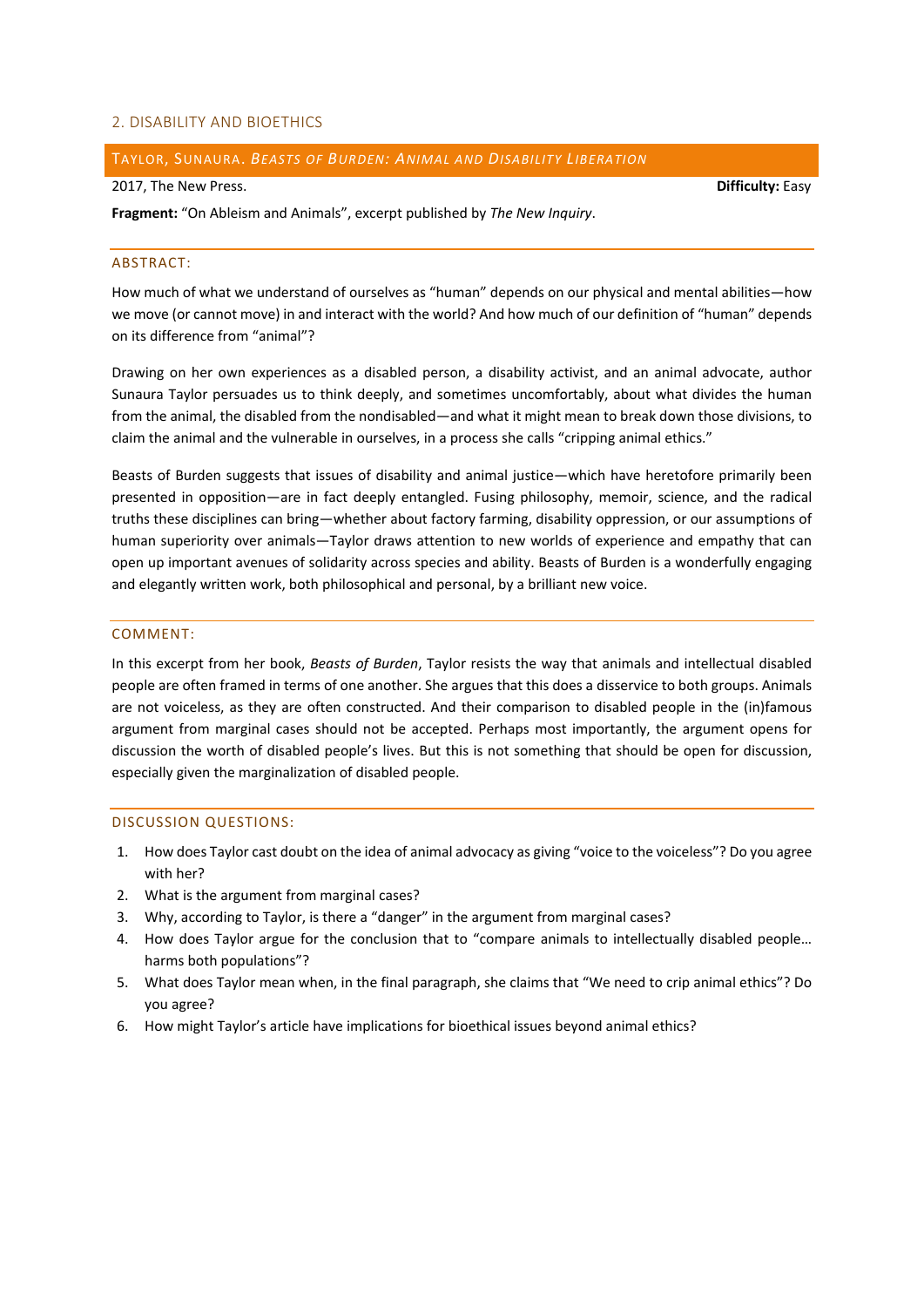## WIESLER, CHRISTINE. *EPISTEMIC OPPRESSION AND ABLEISM IN BIOETHICS*

2020, *Hypatia*. 35: 714–732. **Difficulty:** Intermediate

#### ABSTRACT:

Disabled people face obstacles to participation in epistemic communities that would be beneficial for making sense of our experiences and are susceptible to epistemic oppression. Knowledge and skills grounded in disabled people's experiences are treated as unintelligible within an ableist hermeneutic, specifically, the dominant conception of disability as lack. My discussion will focus on a few types of epistemic oppression—willful hermeneutical ignorance, epistemic exploitation, and epistemic imperialism—as they manifest in some bioethicists' claims about and interactions with disabled people. One of the problems with the epistemic phenomena with which I am concerned is that they direct our skepticism regarding claims and justifications in the wrong direction. When we ought to be asking dominantly situated epistemic agents to justify their knowledge claims, our attention is instead directed toward skepticism regarding the accounts of marginally situated agents who are actually in a better position to know. I conclude by discussing disabled knowers' responses to epistemic oppression, including articulating the epistemic harm they have undergone as well as ways of creating resistant ways of knowing.

#### COMMENT:

Wieseler draws on resources developed by feminists and disability theorists to critique the practice of philosophical bioethics (bioethics done by philosophers). In particular, she argues that philosophical bioethics involves and perpetuates ableism. Among its many problems, this ableism is epistemically fraught. It interferes with disabled people's ability to participate in various kinds of knowledge production. Wieseler uses a lot of technical terms—like epistemic exploitation, epistemic imperialism, and willful hermeneutical ignorance—but she explains everything clearly and the payoff is worthwhile. Wieseler uses these concepts to develop a powerful and thought-provoking critique of bioethical practice with respect to disability. The concepts are also useful in broader contexts, as we'll see in section 3.

- 1. How does willful hermeneutical ignorance differ from hermeneutical injustice?
- 2. What is the "double bind" of epistemic exploitation (p. 717)?
- 3. What is the "standard view of disability" and why is not a "value-free starting assumption", according to Wieseler (pp. 719–720)?
- 4. How does Wieseler draw on the notions of epistemic exploitation, epistemic imperialism, and willful hermeneutical ignorance to critique Singer (a stand in for philosophical bioethicists more generally) on his approach to disability?
- 5. What are "crip skills" and what is their significance for bioethics and epistemic resistance (p. 726)?
- 6. As well as arguing that assuming that disabled people have a low quality of life is ableist, Wieseler claims that quality of life should not be conflated with value of life. What is valuable about lives other than their subjective quality?
- 7. What points of harmony and friction are there between Wieseler's piece and Taylor's?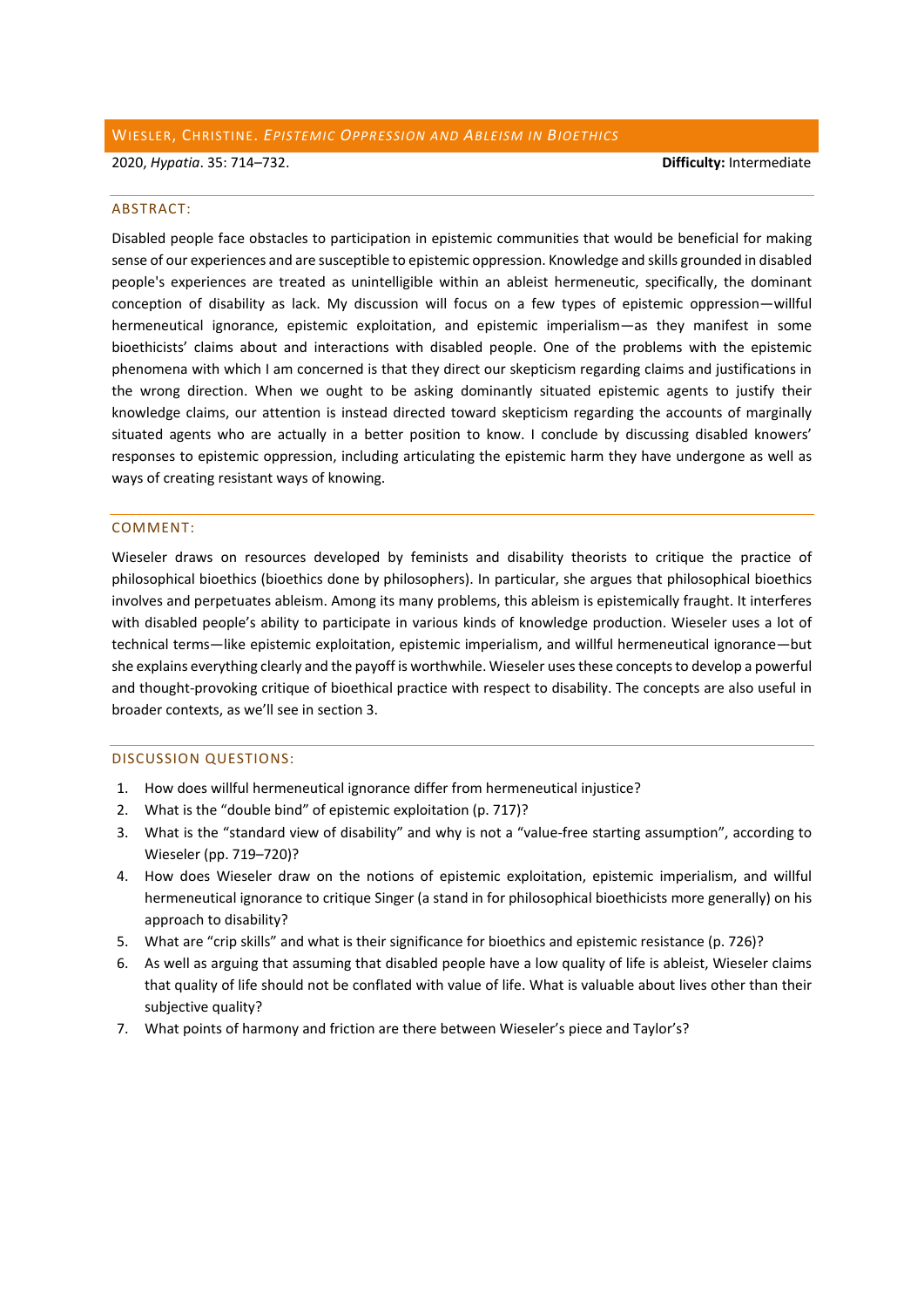# STRAMONDO, JOSEPH A. *TRAGIC CHOICES: DISABILITY, TRIAGE, AND EQUITY AMIDST A GLOBAL PANDEMIC*

2021, *The Journal of Philosophy of Disability*. 1: 201–210. **Difficulty:** Easy

#### ABSTRACT:

In this paper, I make three arguments regarding Crisis Standards of Care developed during the COVID-19 pandemic. First, I argue against the consideration of third person quality of life judgments that deprioritize disabled or chronically ill people on a basis other than their survival, even if protocols use the language of health to justify maintaining the supposedly higher well-being of non-disabled people. Second, while it may be unavoidable that some disabled people are deprioritized by triage protocols that must consider the likelihood that someone will survive intensive treatment, Crisis Standards of Care should not consider the amount or duration of treatment someone may need to survive. Finally, I argue that, rather than parsing who should be denied treatment to maximize lives saved, professional bioethicists should have put our energy into reducing the need for such choices at all by resisting the systemic injustices that drive the need for triage.

## COMMENT:

Stramondo critiques triage protocols that were put into place, or at least proposed, during the COVID-19 pandemic. Stramando argues that protocols that prioritize quality of life involve ableist commitments. While chance-of-survival protocols might do better here, he argues that they are also vulnerable to creeping ableism. Stramondo's paper is valuable not only for its perspective on triage protocols, but also for highlighting some crucial theoretical contributions by philosophers of disability and by bioethicists. Stramondo also argues not to cede too much ground to fatalism in thinking about triage protocols; bioethicists should also, and perhaps primarily, resist the framing of triage as inevitable, rather than a product of various privileged interests.

- 1. What is the so-called "disability paradox" and what are Stramondo's reservations about that term (p. 202)?
- 2. What is wrong, according to Stramondo, with the University of Washington'sinvocation of "health" in their triage protocol?
- 3. Stramondo writes: "I would argue that any triage protocol is unjustly discriminatory against disabled people insofar as it deprioritizes them due to a belief that their lives are of less value because they are of less quality" (p. 204). How is Stramondo's argument affected, if at all, by Wieseler's injunction to separate quality of life from value of life?
- 4. Why is individual assessment, rather than assessment based on group membership, of likelihood of survival important?
- 5. What is the distinction that Stramondo draws between inefficiency and waste? How does the distinction allow him to argue for accepting the likelihood-of-survival criterion while rejecting the level-of-resource intensity criterion? How does the distinction play a role in bioethical issues beyond triage?
- 6. What is the "powerful paradigm shift" Stramondo interprets Shelley Tremain as calling for (p. 206)? What does Stramondo suggest that bioethicists do in response? Is he right?
- 7. Taking Stramondo's points into consideration, what do you think a just, and in particular an anti-ableist, triage protocol would involve?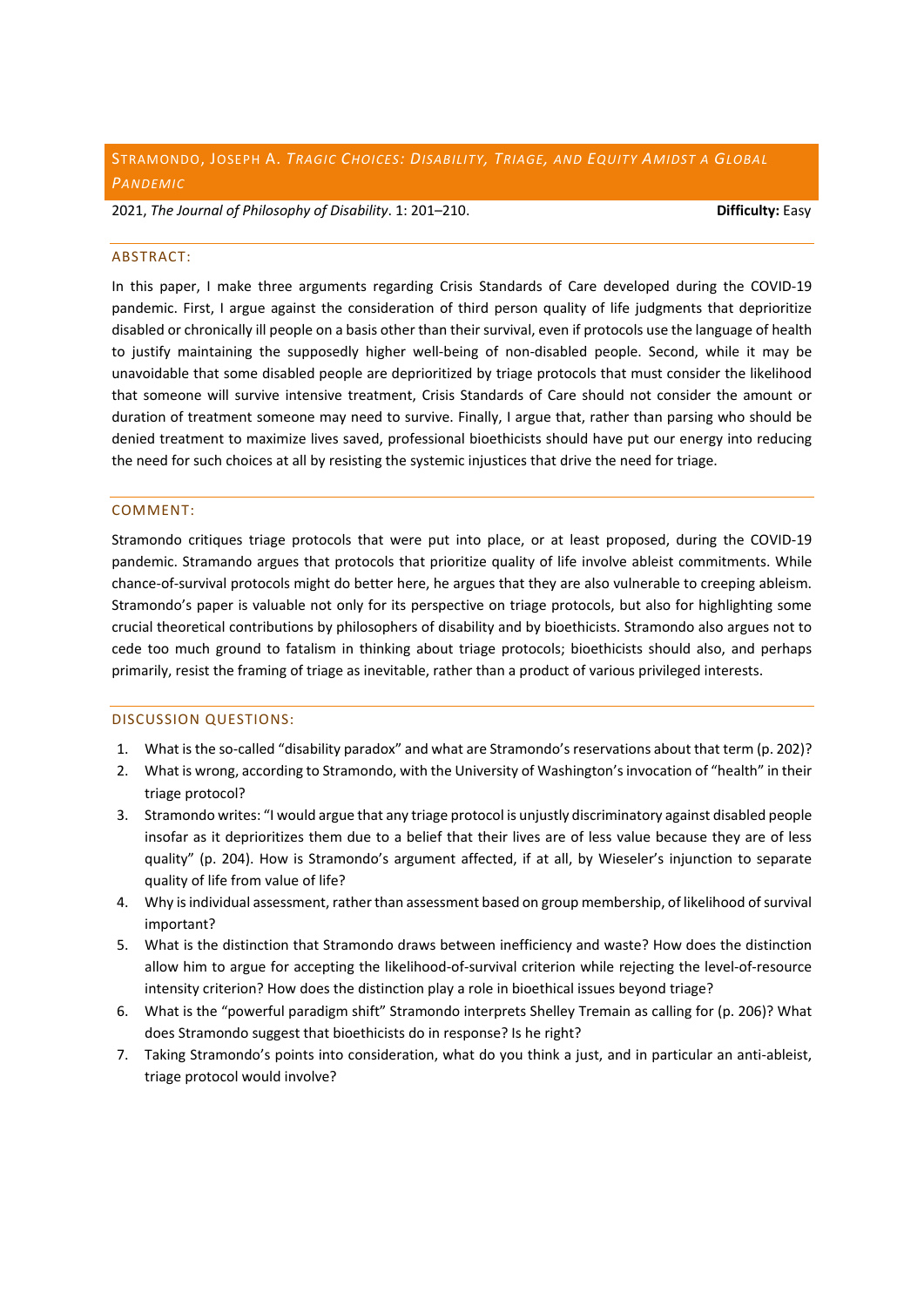## 3. GENDER AND BIOETHICS

PETER, ELIZABETH AND LIASCHENKO, JOAN. *MORAL DISTRESS REEXAMINED: A FEMINIST INTERPRETATION OF NURSES' IDENTITIES, RELATIONSHIPS, AND RESPONSIBILITES*

2013, *The Journal of Bioethical Inquiry*. 10: –345. **Difficulty:** Easy-Intermediate

#### ABSTRACT:

Moral distress has been written about extensively in nursing and other fields. Often, however, it has not been used with much theoretical depth. This paper focuses on theorizing moral distress using feminist ethics, particularly the work of Margaret Urban Walker and Hilde Lindemann. Incorporating empirical findings, we argue that moral distress is the response to constraints experienced by nurses to their moral identities, responsibilities, and relationships. We recommend that health professionals get assistance in accounting for and communicating their values and responsibilities in situations of moral distress. We also discuss the importance of nurses creating "counterstories" of their work as knowledgeable and trustworthy professionals to repair their damaged moral identities, and, finally, we recommend that efforts toward shifting the goal of health care away from the prolongation of life at all costs to the relief of suffering to diminish the moral distress that is a common response to aggressive care at end-of-life.

#### COMMENT:

Moral distress is, roughly, when a healthcare worker is institutionally constrained to act against their best moral judgement. A typical example is a nurse being prevented from giving care they deem morally required because they are hierarchically constrained by the orders of a physician. Moral distress has been much discussed in nursing ethics, but is almost entirely absent from broader bioethics syllabi and conversations. This paper examines moral distress through a lens of feminist care ethics. In doing so, it draws lessons that apply very broadly throughout professional ethics.

- 1. How do Peter and Liaschenko define moral distress? Is their definition a good one? Why or why not?
- 2. What is a moral identity and why is it important in thinking about moral distress?
- 3. Peter and Liaschenko write that "the identity of 'nurse' is a social construction" (p. 339). What do they mean by that? Are they right?
- 4. How does foregrounding relationships shed light on moral distress?
- 5. How does gender play a role in the moral distress of hospital nurses?
- 6. What recommendations do Peter and Liaschenko make for alleviating the problem of moral distress? Are likely to work? What other recommendations might be implemented?
- 7. Peter and Liaschenko focus on the moral distress of hospital nurses, but recognize that moral distress is a broader issue. What are some examples of moral distress beyond hospital nursing, or even beyond the context of healthcare?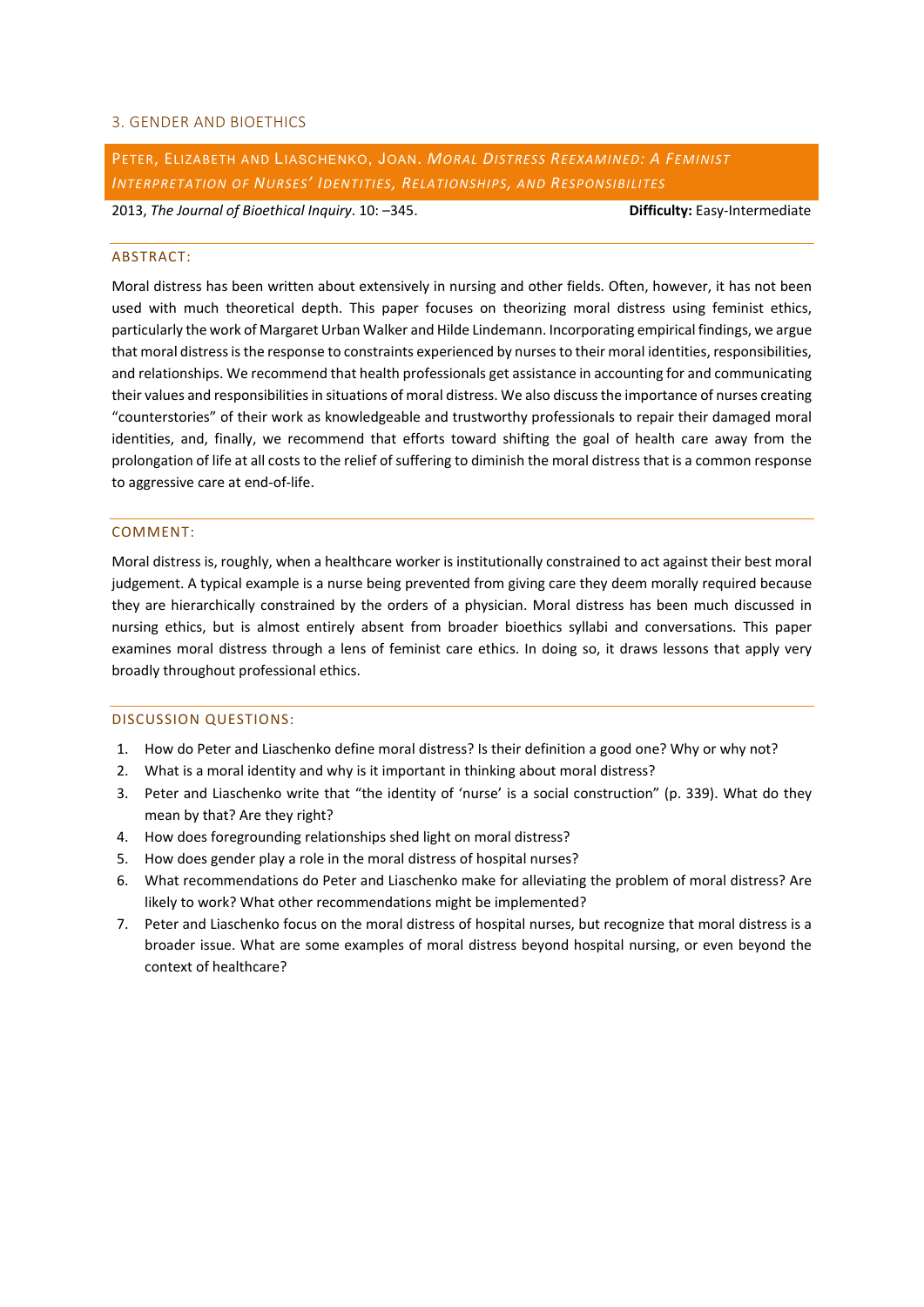## ASHLEY, FLORENCE. *GATEKEEPING HORMONE REPLACEMENT THERAPY FOR TRANSGENDER PATIENTS IS DEHUMANISING*

2019, *The Journal of Medical Ethics*. 45: 480-482. **Difficulty:** Easy

## ABSTRACT:

Although informed consent models for prescribing hormone replacement therapy are becoming increasingly prevalent, many physicians continue to require an assessment and referral letter from a mental health professional prior to prescription. Drawing on personal and communal experience, the author argues that assessment and referral requirements are dehumanising and unethical, foregrounding the ways in which these requirements evidence a mistrust of trans people, suppress the diversity of their experiences and sustain an unjustified double standard in contrast to other forms of clinical care. Physicians should abandon this unethical requirement in favour of an informed consent approach to transgender care.

## COMMENT:

Ashley draws on their own experiences as a trans person, as well as that of the trans community more broadly, to argue against assessment and referral requirements for hormone-replacement therapy (HRT). Ashley argues instead for an informed consent model, on which providers of HRT are not gatekeepers of transness, but facilitators of thoughtful decision-making.

- 1. An important part of Ashley's argument is their own experience in accessing HRT and other transitionrelated healthcare, as well the experiences of the trans community. Appeals to anecdotal, and especially personal, evidence mark a departure from the how bioethics is normally practised. What are the advantages and disadvantages of Ashley's approach?
- 2. How can the concepts of epistemic exploitation, epistemic imperialism and willful hermeneutical ignorance (explained in Wieseler's paper) augment Ashley's argument that trans people are subject to injustice when "physicians deny the authority trans people have over their own mental experiences" (p. 481)?
- 3. "Medically transitioning is not all about gender dysphoria", Ashley writes (p. 481). What do they mean? How do they argue that gender dysphoria assessments problematize and pathologize trans experience?
- 4. How does Ashley argue that assessment and referral requirements either assume that trans people are mentally ill or involve double standards?
- 5. In general, how should we think about the limits of informed consent? That is, what are the circumstances in which someone requesting medical treatment is not sufficient for providing that treatment? It might be helpful to think both about the circumstances of the person making the request and about the thing they're requesting.